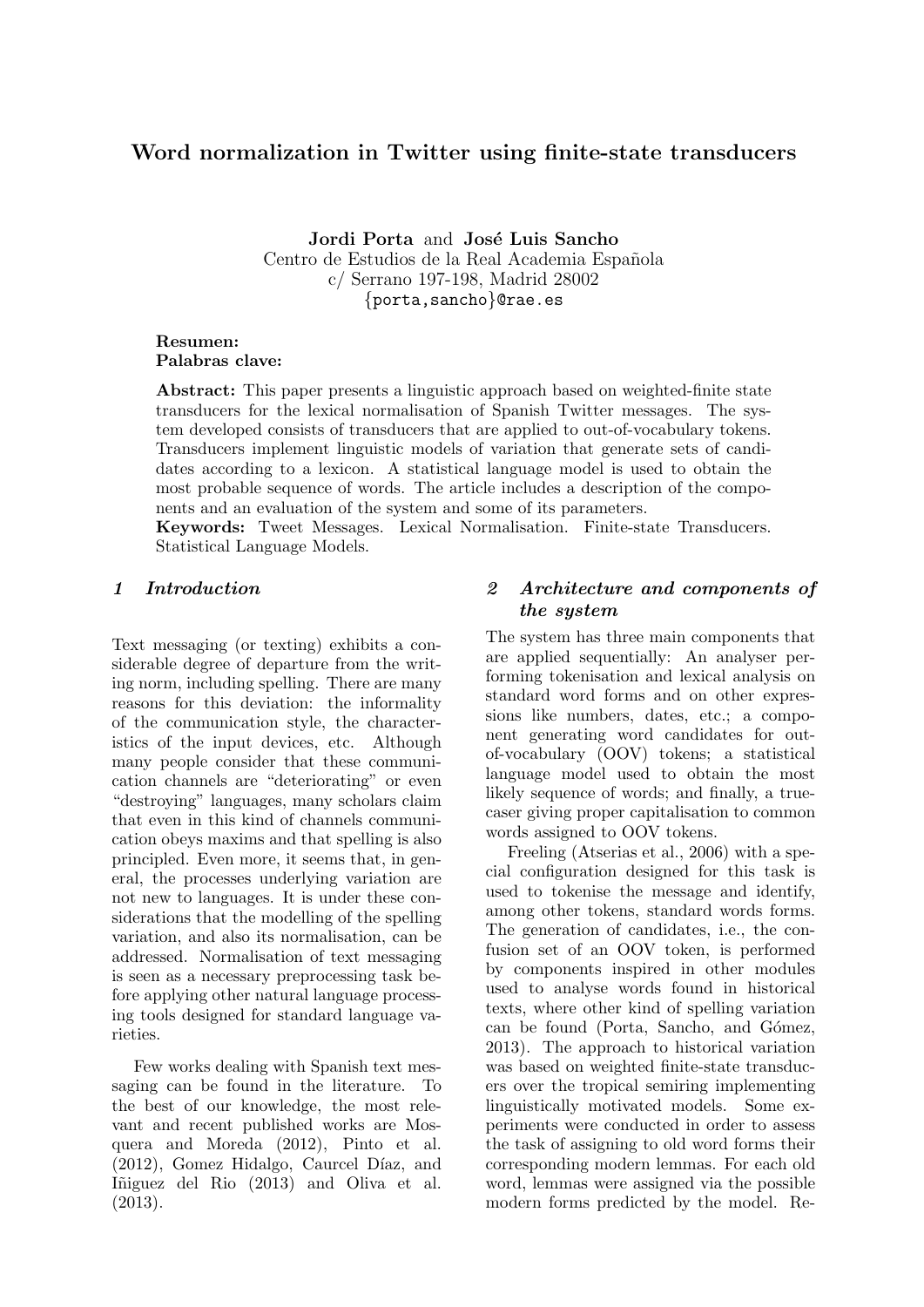sults were comparable to the results obtained with the Levenshtein distance (Levenshtein, 1966) in terms of recall, but were better in terms of accuracy, precision and F. As for old words, the confusion set of a OOV token is generated by applying the shortest-paths algorithm to the following expression:

$$
W\circ E\circ L
$$

where  $W$  is the automata representing the OOV token, E is an edit transducer generating possible variations on tokens, and L is the set of target words. The composition of these three modules is performed using an on-line implementation of the efficient threeway composition algorithm of Allauzen and Mohri (2008).

# 3 Resources employed

In this section, the resources employed by the components of the system are described: the edit transducers, the lexical resources and the language model.

# 3.1 Edit transducers

We follow the classification of Crystal (2008) for texting features present also in Twitter messages. In order to deal with these features several transducers were developed. Transducers are expressed as regular expressions and context-dependent rewrite rules of the form  $\alpha \to \beta / \gamma \equiv \delta$  (Chomsky and Halle, 1968) that are compiled into weighted finitestate transducers using the OpenGrm Thrax tools (Tai, Skut, and Sproat, 2011).

# 3.1.1 Logograms and Pictograms

Some letters are found used as logograms, with a phonetic value. They are dealt with by optional rewrites altering the orthographic form of tokens:

$$
ReplaceLogograms = (x (\rightarrow) por) \circ (2 (\rightarrow) dos) \circ (0 (\rightarrow) a|o) \circ ...
$$

Also laughs, which are very frequent, are considered logograms, since they represent sounds associated with actions. The multiple ways they are realised, including plurals, are easily described with regular expressions.

Pictograms like emoticons entered by means of ready-to-use icons in input devices are not treated by our system since they are not textual representations. However textual representations of emoticons like :DDD or xDDDDDD are recognised by regular expressions and mapped to their canonical form by means of simple transducers.

#### 3.1.2 Initialisms, shortenings, and letter omissions

The string operations for initialisms (or acronymisation) and shortenings are difficult to model without incurring in an overgeneration of candidates. For this reason, only common initialisms, e.g., sq (es que), tk (te quiero) or sa (se ha), and common shortenings, e.g., exam (examen) or nas (buenas), are listed.

For the omission of letters several transducers are implemented. The simplest and more conservative one is a transducer introducing just one letter in any position of the token string. Consonantal writing is a special case of letter omission. This kind of writing relies on the assumption that consonants carry much more information than vowels do, which in fact is the norm in same languages like Semitic languages. Some rewrite rules are applied to OOV tokens in order to restore vowels:

 $InsertVowels = invert(RemoveVowels)$  $RemoveVowels = Vowels (\rightarrow) \epsilon$ 

# 3.1.3 Standard non-standard spellings

We consider non-standard spellings standard when they are widely used. These include spellings for representing regional or informal speech, or choices sometimes conditioned by input devices, as non-accented writing. For the case of accents and tildes, they are restored using a cascade of optional rewrite rules like the following:

$$
RestoreAccents = (n|ni|ny|nh (\rightarrow) \hat{n}) \circ (a (\rightarrow) \hat{a}) \circ (e (\rightarrow) \hat{e}) \circ ...
$$

Also words containing  $k$  instead of  $c$  or  $qu$ , which appears frequently in protest writings, are standardised with simple transducers. Some other changes are done to some endings to recover the standard ending. There are complete paradigms like the following, which relates non-standard to standard endings:

| -а.  | -ada  |
|------|-------|
| -as  | -adas |
| -ao  | -ado  |
| -aos | -ados |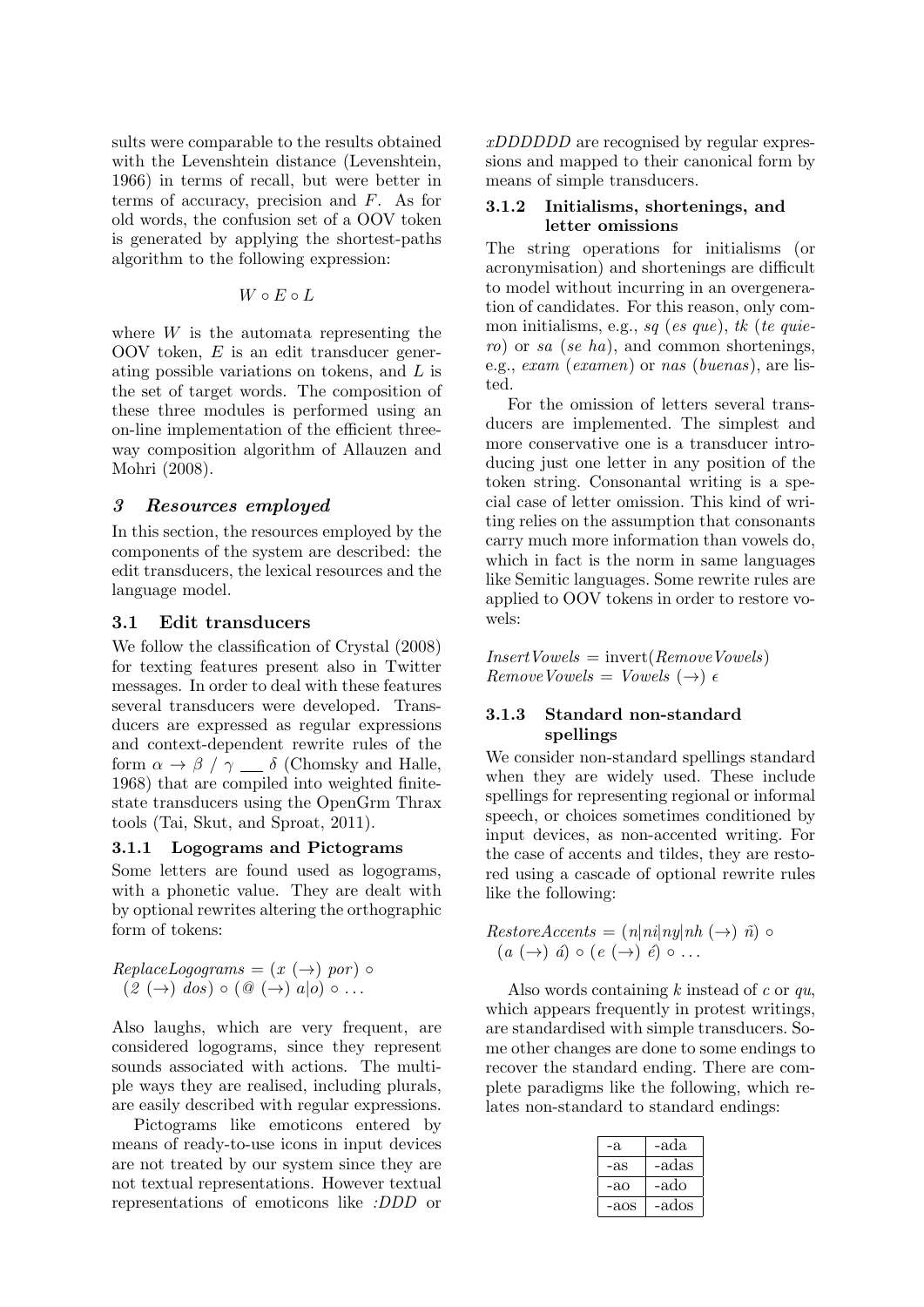We also consider phonetic writing as a kind of non-standard writing in which a phonetic form of a word is alphabetically and syllabically approximated. The transducers used for generating standard words from their phonetic and graphical variants are:

 $DephonetiseWriting =$ invert(PhonographemicVariation)

 $Phono a rablemicVariation =$ GraphemeToPhoneme ◦ *PhoneConflation* ∘ PhonemeToGrapheme ∘ GraphemeVariation

In the previous definitions, the PhoneConflation makes phonemes equivalent, as for example the IPA phonemes  $\frac{\lambda}{\lambda}$  and  $\frac{\lambda}{\lambda}$ . Linguistic phenomena as seseo and ceceo, in which several phonemes were conflated by 16th century, still remain in spoken variants and are also reflected in texting. The Grapheme Variation transducer models, among others, the writing of  $ch$  as  $x$ , which could be due to the influence of other languages.

### 3.1.4 Juxtapositions

Spacing in texting is also non-standard. In the normalisation task, some OOV tokens are in fact juxtaposed words. The possible decompositions of a word into a sequence of possible words is: shortest-paths $(W \circ$  $SplitConjoinedWords \circ L(\_L)^+),$  where W is the word to be analysed,  $L(L)^+$  represents the valid sequences of words and SplitConjoinedWords is a transducer introducing blanks ( ) between letters and undoing optionally possible fused vowels:

 $SplitConjoinedWords = invert(JoinWords)$ 

Join Words =  
\n
$$
(a.a (\rightarrow) a<1>) \circ ... \circ (u.u (\rightarrow) u<1>) \circ
$$
  
\n $(. (\rightarrow) \epsilon)$ 

Note that in the previous definition, some rules are weighted with a unit cost  $\langle 1 \rangle$ . These costs are used by the shortest-paths algorithm as a preference mechanism to select non-fused over fused sequences when both cases are possible.

# 3.1.5 Other transducers

Expressive lengthening, which consist in repeating a letter in order to convey emphasis, are dealt with by means of rules removing a

varying number of consecutive occurrences of the same letter. An example of a rule dealing with letter a repetitions is  $a \leftrightarrow a$ . A transducer is generated for the alphabet.

Because messages are keyboarded, some errors found in words are due to letter transpositions and confusions between adjacent letters in the same row of the keyboard. These changes are also implemented with a transducer.

Finally, a Levenshtein transducer with a maximum distance of one has been also implemented.

# 3.2 The lexicon

The lexicon for OOV token normalisation contains mainly Spanish standard words, proper names and some frequent English words. These constitute the set of target words. We used the DRAE (RAE, 2001) as the source for Spanish standard words in the lexicon. Besides inflected forms, we have added verbal forms with clitics attached and derivative forms not found as entries in the DRAE: -mente adverbs, appreciatives, etc. The list of proper names was compiled from many sources and contains first names, surnames, aliases, cities, country names, brands, organisations, etc. Special attention was payed to hypocorisms, i.e., shorter or diminutive forms of a given name, as well as nicknames or calling names, since communication in channels as Twitter tends to be interpersonal (or between members of a group) and affective. A list of common hypocorisms is provided to the system. For English words, we have selected the 100,000 more frequent words of the BNC (BNC, 2001).

# 3.3 Language model

We use a language model to decode the word graph and thus obtain the most probable word sequence. The model is estimated from a corpus of webpages compiled with Wacky (Baroni et al., 2009). The corpus contains about 11,200,000 tokens coming from about 21,000 URLs. We used as seeds the types found in the development set (about 2,500). Backed-off n-gram models, used as language models, are implemented with the OpenGrm NGram toolkit (Roark et al., 2012).

# 3.4 Truecasing

The restoring of case information in badlycased text has been addressed in (Lita et al., 2003) and has been included as part of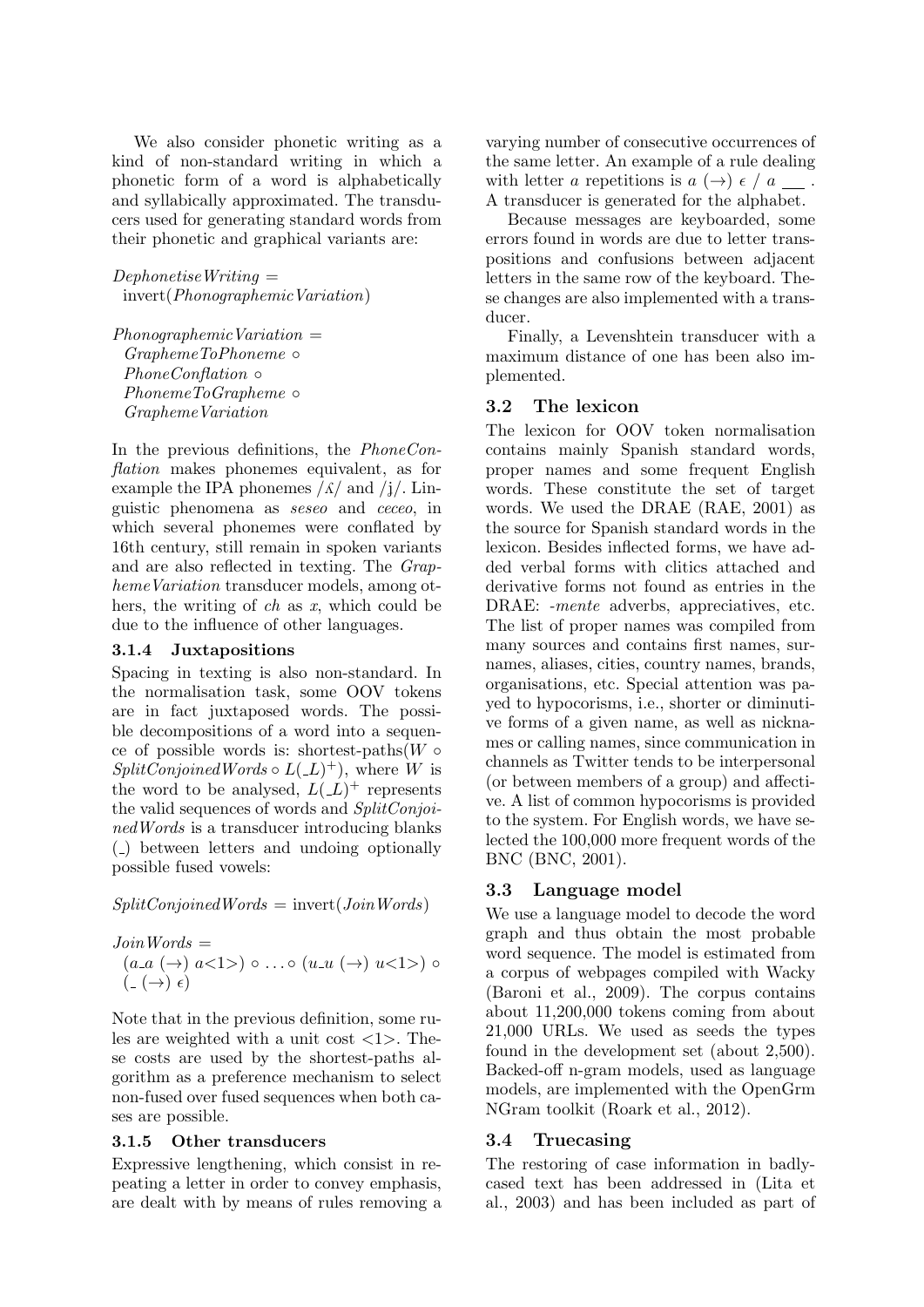the normalisation task. Part of this process, for proper names, is performed by the application of the language model to the word graph. Words at message initial position are not always uppercased, since doing so yielded contradictory results after some experimentation. A simple heuristic is implemented to uppercase a normalisation candidate when the OOV token is also uppercased.

# 4 Settings and evaluation

In order to generate the confusion sets we used two edit transducers applied in a cascade. If neither of the two is able to relate a token with a word, the token is assigned to itself.

The first transducer generates candidates according to the expansion of abbreviations, the identification of acronyms, pictograms and words which result from the following composition of edit transducers combining some of the features of texting:

RemoveSymbols ◦ LowerCase ∘ Deaccent ∘ RemoveReduplicates ◦ ReplaceLogograms ◦ StandardiseEndings ◦ DephonetiseWriting ∘ Reaccent ◦ MixCase

The second edit transducer analyses tokens that did not receive analyses with the first editor. This second editor implements consonantal writing, typing error recovery, an approximate matching using a Levenshtein distance of one and the splitting of juxtaposed words. In all cases, case, accents and reduplications are also considered. This second transducer makes use of an extended lexicon containing sequences of simple words.

Several experiments were conducted in order to evaluate some parameters of the system. In particular, the effect of the order of the n-grams in the language model and the effect of generating confusion sets for OOV tokens only versus the generation of confusion sets for all tokens. For all the experiments we used the test set provided with the tokenization delivered by Freeling.

For the first series of experiments, tokens identified as standard words by Freeling receive the same token as analysis and OOV

tokens are analysed with the system. Recall on OOV tokens is of 89.40 %. Confusion sets size follows a power-law distribution with an average size of 5.48 for OOV tokens that goes down to 1.38 if we average over the rest of the tokens. Precision for 2- and 4-gram language models is 78.10 %, but the best result is obtained with 3-grams, with an precision of 78.25 %.

There is a number of non-standard forms that were wrongly recognised as invocabulary words because they clash with other standard words. In the second series of experiments a confusion set is generated for each word in order to correct potentially wrong assignments. Average size of confusion sets increases to  $5.56<sup>1</sup>$  Precision results for the 2-gram language model is of 78.25 % but 3- and 4-gram reach both an precision of 78.55 %.

From a quantitative point of view, it seems that slighty better results are obtained using a 3-gram language model and generating confusion sets not only for OOV tokens but for all the tokens in the message. In a qualitative evaluation of errors several categories show up. The most populated categories are those having to do with case restoration and wrong decoding by the language model. Some errors are related to particularities of DRAE, from which the lexicon was derived (*dispertar* or malaleche). Non standard morphology is observed in tweets, as in derivatives *(tranquileo*) or loquendera). Lack of abbreviation expansion is also observed  $(Hum)$ . Faulty application of segmentation accounts for a few errors (mencantaba). Finally, some errors are not on our output but on the reference (Hojo).

# 5 Conclusions and future work

No attention has been payed to multilingualism since the task explicitly excluded tweets from bilingual areas of Spain. However, given that not few Spanish speakers (both in Europe and America) are bilingual or live in bilingual areas, mechanisms should be provided to deal with other languages than English to make the system more robust.

We plan to build a corpus of lexically standard tweets via the Twitter streaming API to determine whether n-grams observed in a

<sup>&</sup>lt;sup>1</sup>We removed from the calculation the token mes de abril, which receives 308,017 different analyses due to the combination of multiple editions and segmentations.